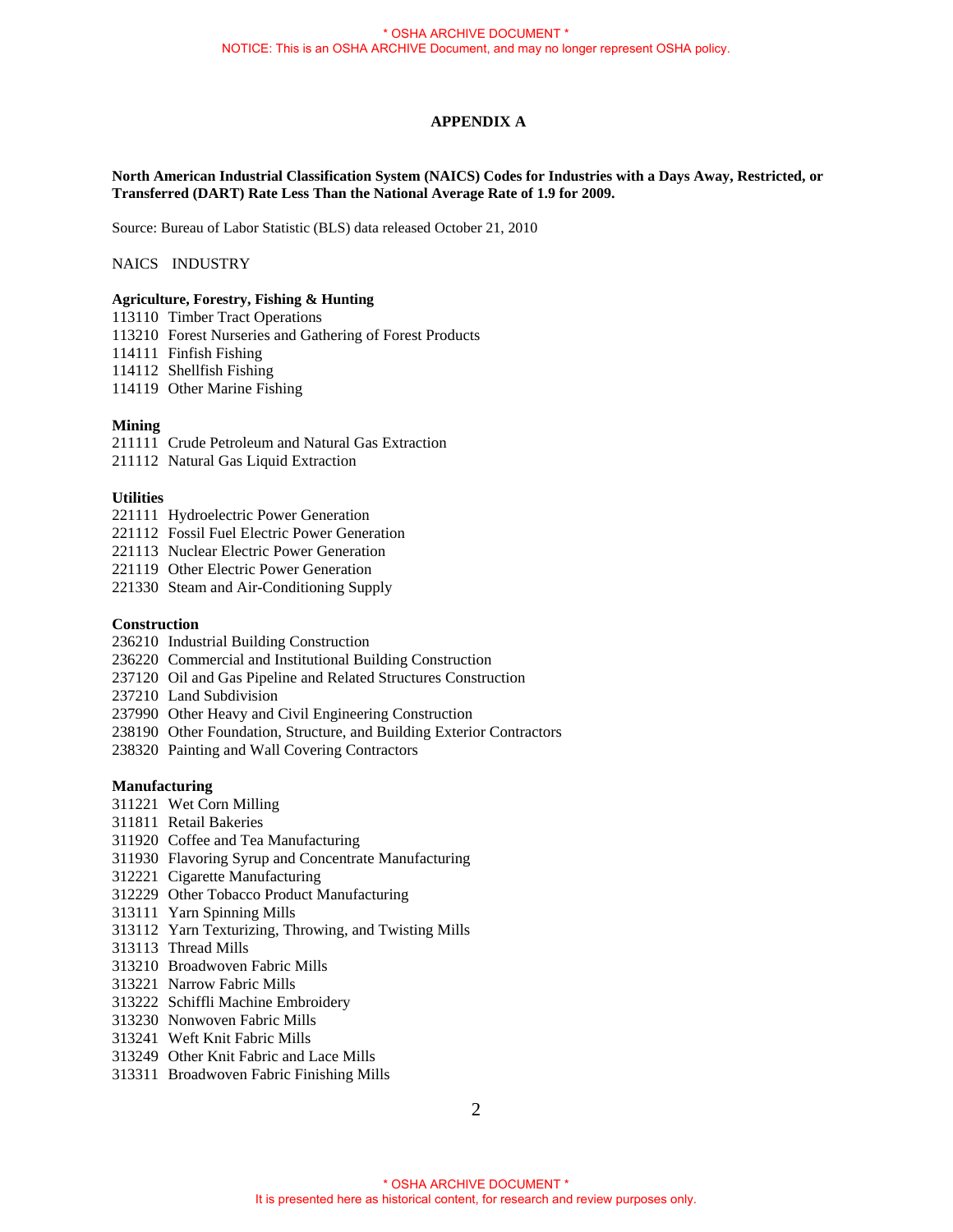- 313312 Textile and Fabric Finishing (except Broadwoven Fabric) Mills
- 314121 Curtain and Drapery Mills
- 314911 Textile Bag Mills
- 314999 All Other Miscellaneous Textile Product Mills
- 315111 Sheer Hosiery Mills
- 315191 Outerwear Knitting Mills
- 315192 Underwear and Nightwear Knitting Mills
- 315211 Men's and Boys' Cut and Sew Apparel Contractors
- 315212 Women's, Girls', and Infants' Cut and Sew Apparel Contractors
- 315225 Men's and Boys' Cut and Sew Work Clothing Manufacturing
- 315232 Women's and Girls' Cut and Sew Blouse and Shirt Manufacturing
- 315233 Women's and Girls' Cut and Sew Dress Manufacturing
- 315234 Women's and Girls' Cut and Sew Suit, Coat, Tailored Jacket, and Skirt Manufacturing
- 315239 Women's and Girls' Cut and Sew Other Outerwear Manufacturing
- 315992 Glove and Mitten Manufacturing
- 315993 Men's and Boys' Neckwear Manufacturing
- 315999 Other Apparel Accessories and Other Apparel Manufacturing
- 316992 Women's Handbag and Purse Manufacturing
- 316993 Personal Leather Good (except Women's Handbag and Purse) Manufacturing
- 316999 All Other Leather Good Manufacturing
- 321213 Engineered Wood Member (except Truss) Manufacturing
- 321219 Reconstituted Wood Product Manufacturing
- 322110 Pulp Mills
- 322121 Paper (except Newsprint) Mills
- 322130 Paperboard Mills
- 322212 Folding Paperboard Box Manufacturing
- 322213 Setup Paperboard Box Manufacturing
- 322214 Fiber Can, Tube, Drum, and Similar Products Manufacturing
- 322221 Coated and Laminated Packaging Paper and Plastics Film Manufacturing
- 323110 Commercial Lithographic Printing
- 323111 Commercial Gravure Printing
- 323113 Commercial Screen Printing
- 323114 Quick Printing
- 323115 Digital Printing
- 323118 Blankbook, Looseleaf Binders, and Devices Manufacturing
- 323119 Other Commercial Printing
- 323121 Tradebinding and Related Work
- 323122 Prepress Services
- 324110 Petroleum Refineries
- 324121 Asphalt Paving Mixture and Block Manufacturing
- 324122 Asphalt Shingle and Coating Materials Manufacturing
- 324191 Petroleum Lubricating Oil and Grease Manufacturing
- 324199 All Other Petroleum and Coal Products Manufacturing
- 325110 Petrochemical Manufacturing
- 325120 Industrial Gas Manufacturing
- 325181 Alkalies and Chlorine Manufacturing
- 325182 Carbon Black Manufacturing
- 325188 All Other Basic Inorganic Chemical Manufacturing
- 325191 Gum and Wood Chemical Manufacturing
- 325193 Ethyl Alcohol Manufacturing
- 325199 All Other Basic Organic Chemical Manufacturing
- 325211 Plastics Material and Resin Manufacturing
- 325221 Cellulosic Organic Fiber Manufacturing
- 325222 Noncellulosic Organic Fiber Manufacturing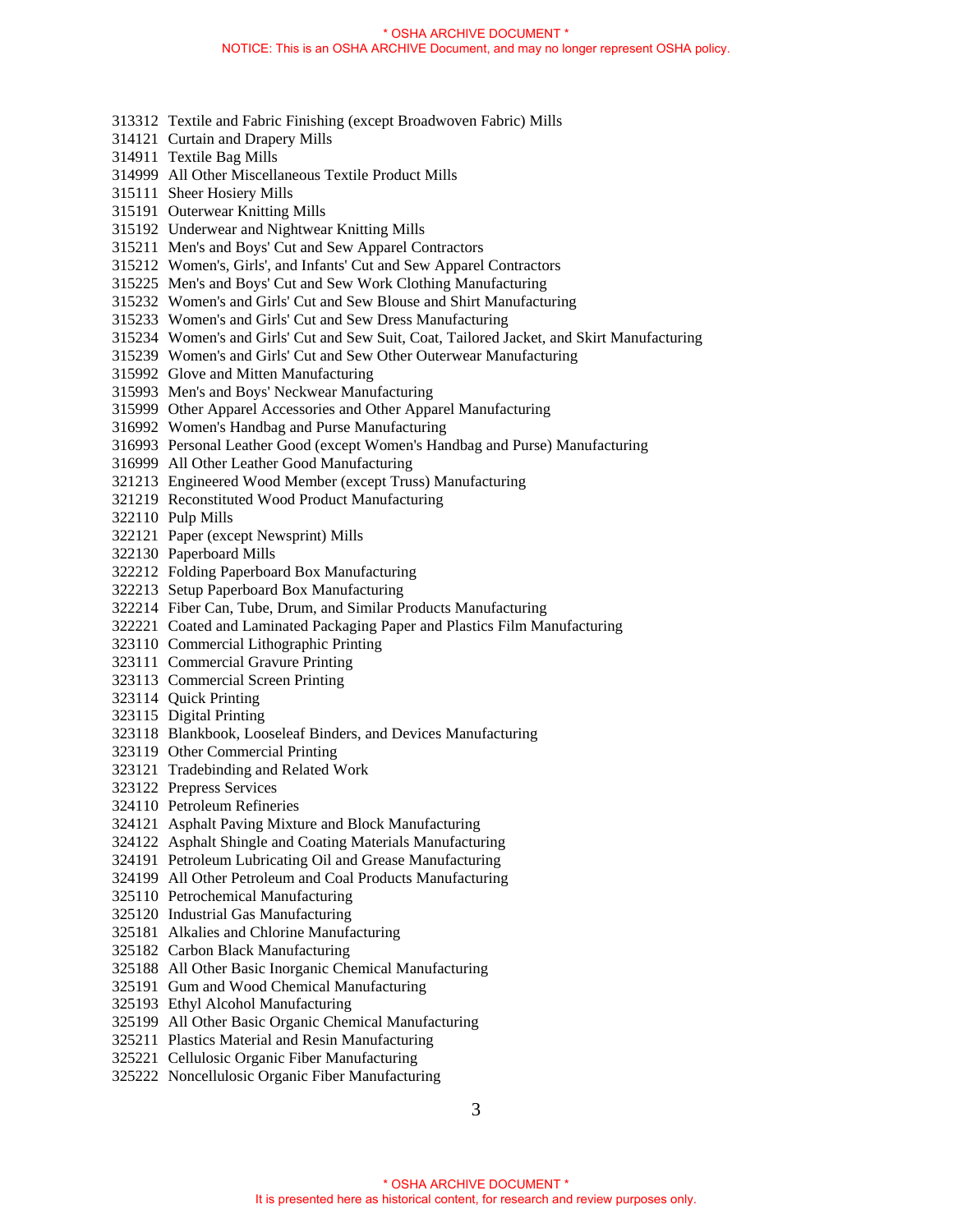- 325311 Nitrogenous Fertilizer Manufacturing
- 325312 Phosphatic Fertilizer Manufacturing
- 325320 Pesticide and Other Agricultural Chemical Manufacturing
- 325411 Medicinal and Botanical Manufacturing
- 325412 Pharmaceutical Preparation Manufacturing
- 325413 In-Vitro Diagnostic Substance Manufacturing
- 325414 Biological Product (except Diagnostic) Manufacturing
- 325510 Paint and Coating Manufacturing
- 325611 Soap and Other Detergent Manufacturing
- 325910 Printing Ink Manufacturing
- 325920 Explosives Manufacturing
- 325991 Custom Compounding of Purchased Resins
- 325992 Photographic Film, Paper, Plate, and Chemical Manufacturing
- 325998 All Other Miscellaneous Chemical Product and Preparation Manufacturing
- 326130 Laminated Plastics Plate, Sheet (except Packaging), and Shape Manufacturing
- 326192 Resilient Floor Covering Manufacturing
- 327410 Lime Manufacturing
- 327420 Gypsum Product Manufacturing
- 327992 Ground or Treated Mineral and Earth Manufacturing
- 331111 Iron and Steel Mills
- 331112 Electrometallurgical Ferroalloy Product Manufacturing
- 331315 Aluminum Sheet, Plate, and Foil Manufacturing
- 332212 Hand and Edge Tool Manufacturing
- 332213 Saw Blade and Handsaw Manufacturing
- 332721 Precision Turned Product Manufacturing
- 332912 Fluid Power Valve and Hose Fitting Manufacturing
- 332913 Plumbing Fixture Fitting and Trim Manufacturing
- 332991 Ball and Roller Bearing Manufacturing
- 332993 Ammunition (except Small Arms) Manufacturing
- 332995 Other Ordnance and Accessories Manufacturing
- 333132 Oil and Gas Field Machinery and Equipment Manufacturing
- 333210 Sawmill and Woodworking Machinery Manufacturing
- 333220 Plastics and Rubber Industry Machinery Manufacturing
- 333291 Paper Industry Machinery Manufacturing
- 333292 Textile Machinery Manufacturing
- 333293 Printing Machinery and Equipment Manufacturing
- 333295 Semiconductor Machinery Manufacturing
- 333313 Office Machinery Manufacturing
- 333314 Optical Instrument and Lens Manufacturing
- 333511 Industrial Mold Manufacturing
- 333512 Machine Tool (Metal Cutting Types) Manufacturing
- 333514 Special Die and Tool, Die Set, Jig, and Fixture Manufacturing
- 333515 Cutting Tool and Machine Tool Accessory Manufacturing
- 333516 Rolling Mill Machinery and Equipment Manufacturing
- 333611 Turbine and Turbine Generator Set Units Manufacturing
- 333618 Other Engine Equipment Manufacturing
- 333912 Air and Gas Compressor Manufacturing
- 333913 Measuring and Dispensing Pump Manufacturing
- 333993 Packaging Machinery Manufacturing
- 333996 Fluid Power Pump and Motor Manufacturing
- 334111 Electronic Computer Manufacturing
- 334112 Computer Storage Device Manufacturing
- 334113 Computer Terminal Manufacturing
- 334119 Other Computer Peripheral Equipment Manufacturing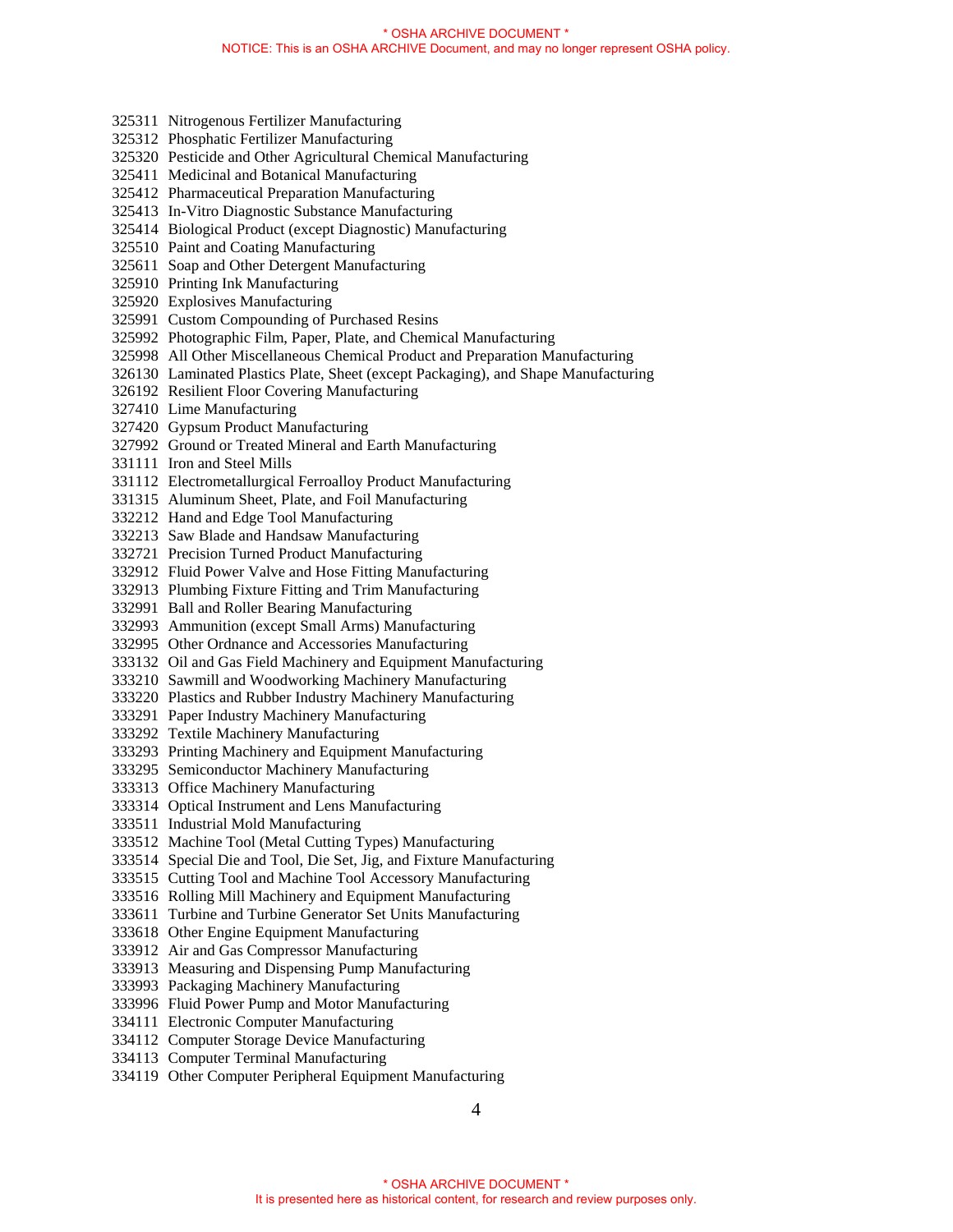- 334210 Telephone Apparatus Manufacturing
- 334220 Radio and Television Broadcasting and Wireless Communications Equipment Manufacturing
- 334290 Other Communications Equipment Manufacturing
- 334310 Audio and Video Equipment Manufacturing
- 334411 Electron Tube Manufacturing
- 334412 Bare Printed Circuit Board Manufacturing
- 334413 Semiconductor and Related Device Manufacturing
- 334414 Electronic Capacitor Manufacturing
- 334415 Electronic Resistor Manufacturing
- 334417 Electronic Connector Manufacturing
- 334418 Printed Circuit Assembly (Electronic Assembly) Manufacturing
- 334419 Other Electronic Component Manufacturing
- 334510 Electromedical and Electrotherapeutic Apparatus Manufacturing
- 334511 Search, Detection, Navigation, Guidance, Aeronautical, and Nautical System and Instrument Manufacturing
- 334512 Automatic Environmental Control Manufacturing for Residential, Commercial, and Appliance Use
- 334513 Instruments and Related Products Manufacturing for Measuring, Displaying, and Controlling Industrial Process Variables
- 
- 334515 Instrument Manufacturing for Measuring and Testing Electricity and Electrical Signals
- 334516 Analytical Laboratory Instrument Manufacturing
- 334517 Irradiation Apparatus Manufacturing
- 334518 Watch, Clock, and Part Manufacturing
- 334611 Software Reproducing
- 334612 Prerecorded Compact Disc (except Software), Tape, and Record Reproducing
- 334613 Magnetic and Optical Recording Media Manufacturing
- 335110 Electric Lamp Bulb and Part Manufacturing
- 335211 Electric Housewares and Household Fan Manufacturing
- 335212 Household Vacuum Cleaner Manufacturing
- 335221 Household Cooking Appliance Manufacturing
- 335222 Household Refrigerator and Home Freezer Manufacturing
- 335224 Household Laundry Equipment Manufacturing
- 335313 Switchgear and Switchboard Apparatus Manufacturing
- 335314 Relay and Industrial Control Manufacturing
- 335921 Fiber Optic Cable Manufacturing
- 335929 Other Communication and Energy Wire Manufacturing
- 335931 Current-Carrying Wiring Device Manufacturing
- 335999 All Other Miscellaneous Electrical Equipment and Component Manufacturing
- 336322 Other Motor Vehicle Electrical and Electronic Equipment Manufacturing
- 336412 Aircraft Engine and Engine Parts Manufacturing
- 336414 Guided Missile and Space Vehicle Manufacturing
- 336415 Guided Missile and Space Vehicle Propulsion Unit and Propulsion Unit Parts Manufacturing
- 336419 Other Guided Missile and Space Vehicle Parts and Auxiliary Equipment Manufacturing
- 337129 Wood Television, Radio, and Sewing Machine Cabinet Manufacturing
- 337214 Office Furniture (except Wood) Manufacturing
- 339111 Laboratory Apparatus and Furniture Manufacturing
- 339112 Surgical and Medical Instrument Manufacturing
- 339113 Surgical Appliance and Supplies Manufacturing
- 339114 Dental Equipment and Supplies Manufacturing
- 339115 Ophthalmic Goods Manufacturing
- 339116 Dental Laboratories
- 339911 Jewelry (except Costume) Manufacturing
- 339912 Silverware and Hollowware Manufacturing
- 339913 Jewelers' Material and Lapidary Work Manufacturing
- 339914 Costume Jewelry and Novelty Manufacturing
- 339920 Sporting and Athletic Goods Manufacturing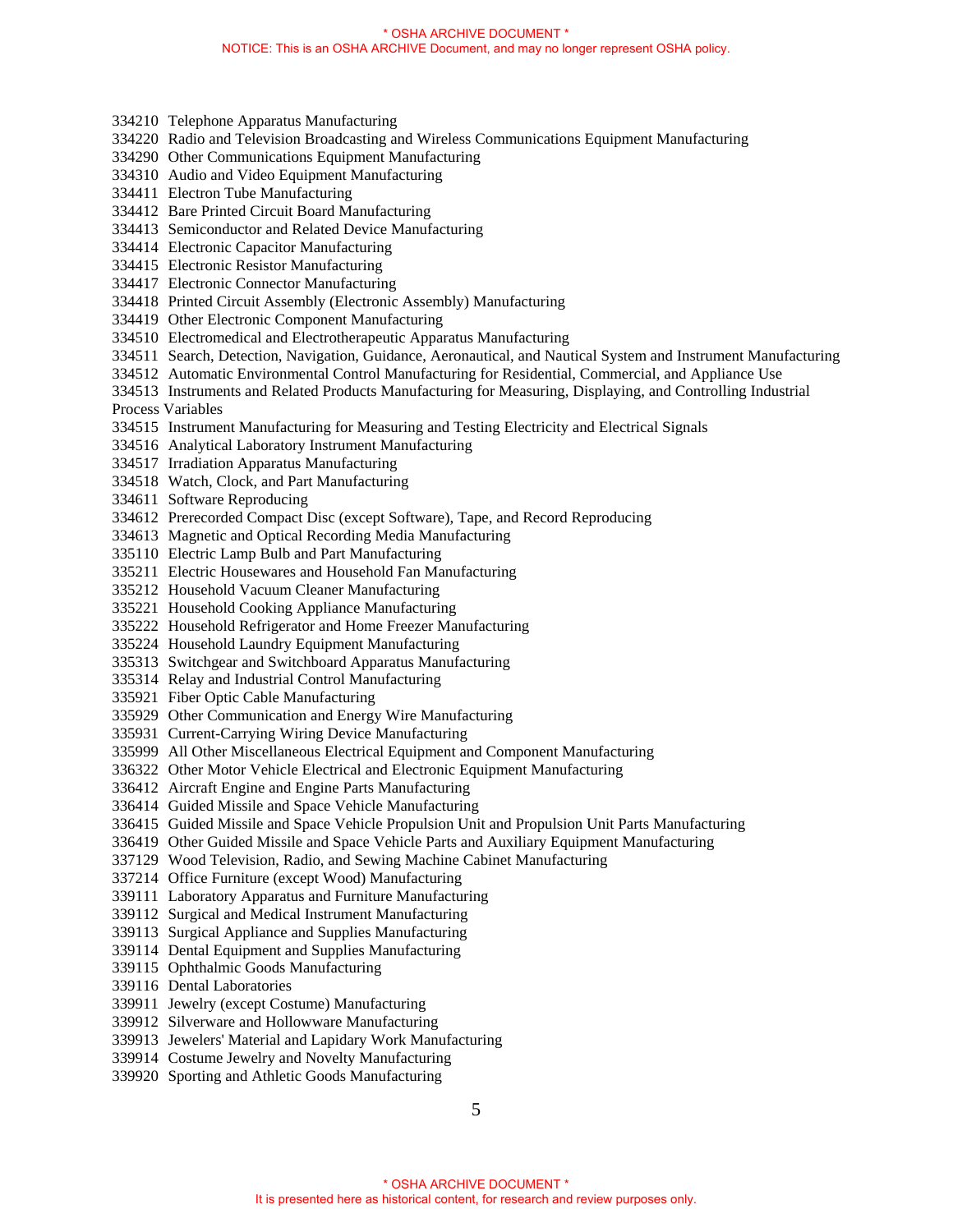- 339931 Doll and Stuffed Toy Manufacturing
- 339932 Game, Toy, and Children's Vehicle Manufacturing
- 339943 Marking Device Manufacturing
- 339991 Gasket, Packing, and Sealing Device Manufacturing
- 339999 All Other Miscellaneous Manufacturing

### **Wholesale Trade**

- 423210 Furniture Merchant Wholesalers
- 423220 Home Furnishing Merchant Wholesalers
- 423410 Photographic Equipment and Supplies Merchant Wholesalers
- 423420 Office Equipment Merchant Wholesalers
- 423430 Computer and Computer Peripheral Equipment and Software Merchant Wholesalers
- 423440 Other Commercial Equipment Merchant Wholesalers
- 423450 Medical, Dental, and Hospital Equipment and Supplies Merchant Wholesalers
- 423460 Ophthalmic Goods Merchant Wholesalers
- 423490 Other Professional Equipment and Supplies Merchant Wholesalers
- 423610 Electrical Apparatus and Equipment, Wiring Supplies, and Related Equipment Merchant Wholesalers
- 423620 Electrical and Electronic Appliance, Television, and Radio Set Merchant Wholesalers
- 423690 Other Electronic Parts and Equipment Merchant Wholesalers
- 423710 Hardware Merchant Wholesalers
- 423720 Plumbing and Heating Equipment and Supplies (Hydronics) Merchant Wholesalers
- 423730 Warm Air Heating and Air-Conditioning Equipment and Supplies Merchant Wholesalers
- 423740 Refrigeration Equipment and Supplies Merchant Wholesalers
- 423810 Construction and Mining (except Oil Well) Machinery and Equipment Merchant Wholesalers
- 423820 Farm and Garden Machinery and Equipment Merchant Wholesalers
- 423830 Industrial Machinery and Equipment Merchant Wholesalers
- 423840 Industrial Supplies Merchant Wholesalers
- 423850 Service Establishment Equipment and Supplies Merchant Wholesalers
- 423860 Transportation Equipment and Supplies (except Motor Vehicle) Merchant Wholesalers
- 424110 Printing and Writing Paper Merchant Wholesalers
- 424120 Stationery and Office Supplies Merchant Wholesalers
- 424130 Industrial and Personal Service Paper Merchant Wholesalers
- 424210 Drugs and Druggists' Sundries Merchant Wholesalers
- 424310 Piece Goods, Notions, and Other Dry Goods Merchant Wholesalers
- 424320 Men's and Boys' Clothing and Furnishings Merchant Wholesalers
- 424330 Women's, Children's, and Infants' Clothing and Accessories Merchant Wholesalers
- 424340 Footwear Merchant Wholesalers
- 424610 Plastics Materials and Basic Forms and Shapes Merchant Wholesalers
- 424690 Other Chemical and Allied Products Merchant Wholesalers
- 424710 Petroleum Bulk Stations and Terminals
- 424720 Petroleum and Petroleum Products Merchant Wholesalers (except Bulk Stations and Terminals)

#### **Retail Trade**

- 441110 New Car Dealers
- 441120 Used Car Dealers
- 441210 Recreational Vehicle Dealers
- 441221 Motorcycle Dealers
- 441222 Boat Dealers
- 441229 All Other Motor Vehicle Dealers
- 442210 Floor Covering Stores
- 443111 Household Appliance Stores
- 443112 Radio, Television, and Other Electronics Stores
- 443120 Computer and Software Stores
- 443130 Camera and Photographic Supplies Stores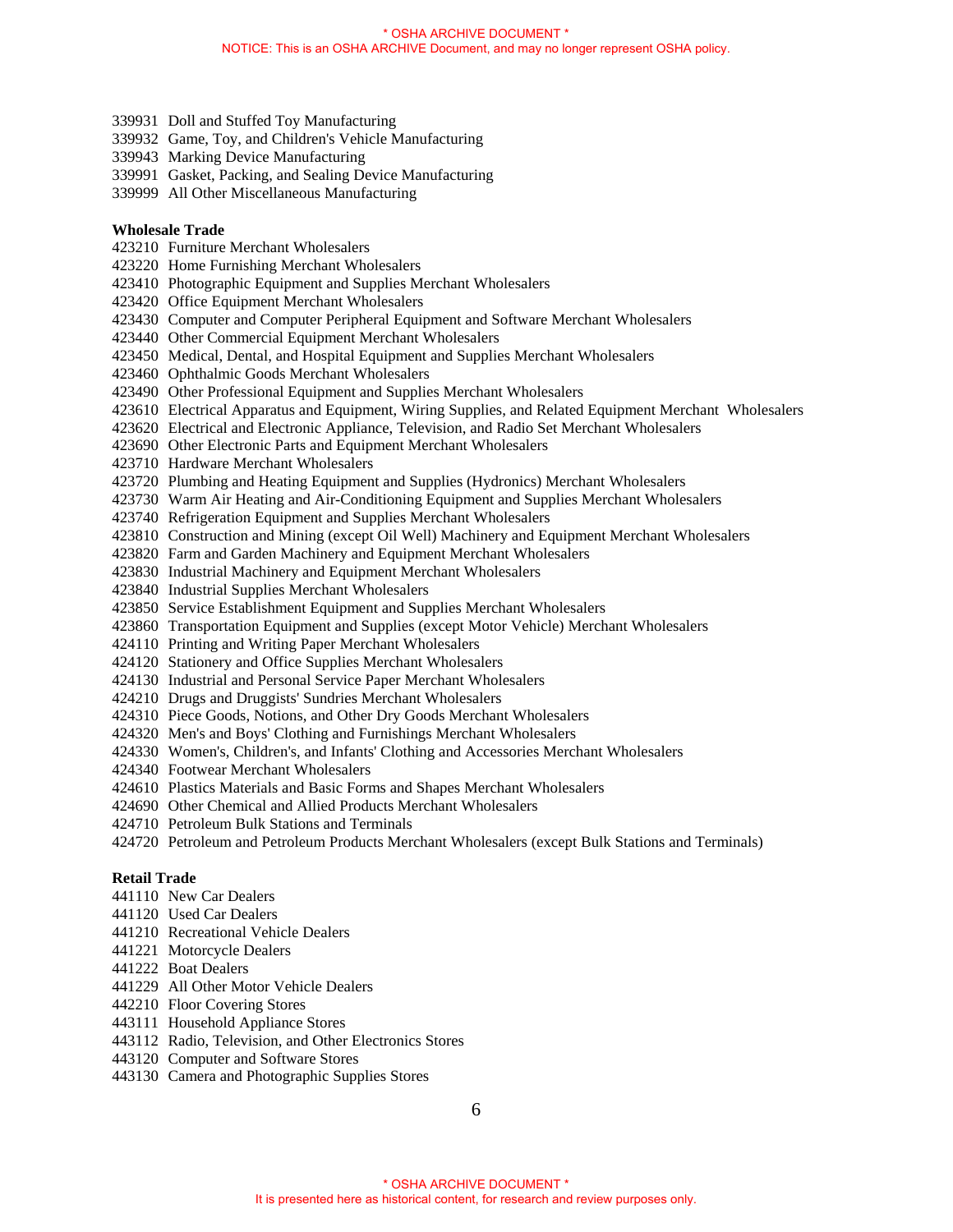- 444210 Outdoor Power Equipment Stores 445210 Meat Markets 445220 Fish and Seafood Markets 445230 Fruit and Vegetable Markets 445291 Baked Goods Stores 445292 Confectionery and Nut Stores 445299 All Other Specialty Food Stores 446110 Pharmacies and Drug Stores 446120 Cosmetics, Beauty Supplies, and Perfume Stores 446130 Optical Goods Stores 446191 Food (Health) Supplement Stores 446199 All Other Health and Personal Care Stores 447110 Gasoline Stations with Convenience Stores 447190 Other Gasoline Stations 448110 Men's Clothing Stores 448120 Women's Clothing Stores 448130 Children's and Infants' Clothing Stores 448140 Family Clothing Stores 448150 Clothing Accessories Stores 448190 Other Clothing Stores 448210 Shoe Stores 448310 Jewelry Stores
- 448320 Luggage and Leather Goods Stores
- 451110 Sporting Goods Stores

444130 Hardware Stores

- 451120 Hobby, Toy, and Game Stores
- 451130 Sewing, Needlework, and Piece Goods Stores
- 451140 Musical Instrument and Supplies Stores
- 451211 Book Stores
- 451212 News Dealers and Newsstands
- 451220 Prerecorded Tape, Compact Disc, and Record Stores
- 453110 Florists
- 453210 Office Supplies and Stationery Stores
- 453220 Gift, Novelty, and Souvenir Stores
- 453920 Art Dealers
- 453930 Manufactured (Mobile) Home Dealers
- 453991 Tobacco Stores
- 453998 All Other Miscellaneous Store Retailers (except Tobacco Stores)
- 454111 Electronic Shopping
- 454112 Electronic Auctions
- 454113 Mail-Order Houses
- 454210 Vending Machine Operators

# **Transportation & Warehousing**

- 481112 Scheduled Freight Air Transportation
- 481211 Nonscheduled Chartered Passenger Air Transportation
- 481212 Nonscheduled Chartered Freight Air Transportation
- 481219 Other Nonscheduled Air Transportation
- 482111 Line-Haul Railroads
- 482112 Short Line Railroads
- 483111 Deep Sea Freight Transportation
- 483112 Deep Sea Passenger Transportation
- 483114 Coastal and Great Lakes Passenger Transportation
- 483212 Inland Water Passenger Transportation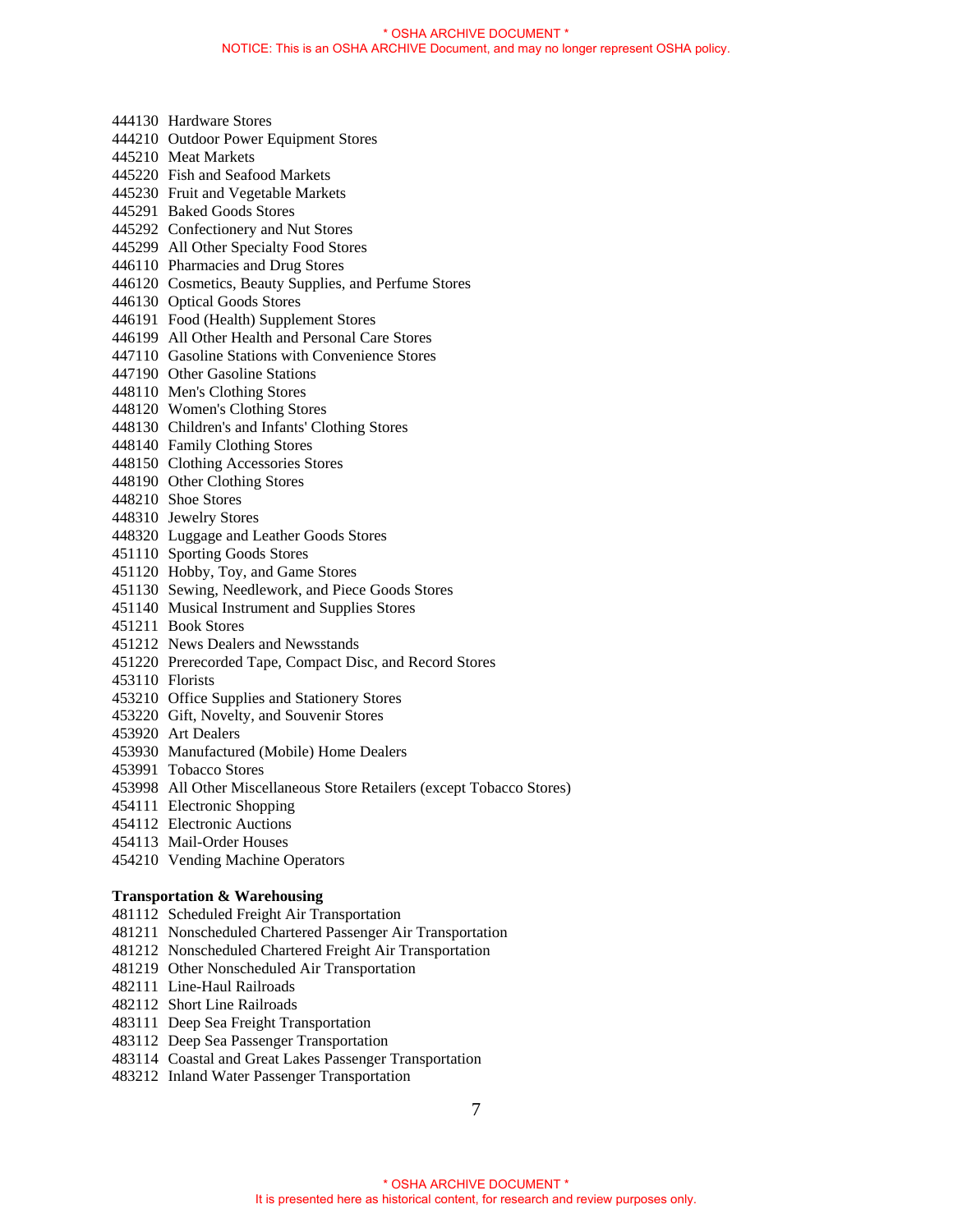- 485320 Limousine Service
- 486110 Pipeline Transportation of Crude Oil
- 486210 Pipeline Transportation of Natural Gas
- 486910 Pipeline Transportation of Refined Petroleum Products
- 486990 All Other Pipeline Transportation
- 488510 Freight Transportation Arrangement

# **Information**

- 511110 Newspaper Publishers
- 511120 Periodical Publishers
- 511130 Book Publishers
- 511140 Directory and Mailing List Publishers
- 511191 Greeting Card Publishers
- 511199 All Other Publishers
- 511210 Software Publishers
- 512110 Motion Picture and Video Production
- 512120 Motion Picture and Video Distribution
- 512131 Motion Picture Theaters (except Drive-Ins)
- 512132 Drive-In Motion Picture Theaters
- 512191 Teleproduction and Other Postproduction Services
- 512199 Other Motion Picture and Video Industries
- 512210 Record Production
- 512220 Integrated Record Production/Distribution
- 512230 Music Publishers
- 512240 Sound Recording Studios
- 512290 Other Sound Recording Industries
- 515111 Radio Networks
- 515112 Radio Stations
- 515120 Television Broadcasting
- 516110 Internet Publishing and Broadcasting
- 517110 Wired Telecommunications Carriers
- 517211 Paging
- 517212 Cellular and Other Wireless Telecommunications
- 517310 Telecommunications Resellers
- 517410 Satellite Telecommunications
- 517510 Cable and Other Program Distribution
- 517910 Other Telecommunications
- 518111 Internet Service Providers
- 518112 Web Search Portals
- 518210 Data Processing, Hosting, and Related Services
- 519110 News Syndicates
- 519120 Libraries and Archives
- 519190 All Other Information Services

### **Finance & Insurance**

- 521110 Monetary Authorities Central Bank
- 522110 Commercial Banking
- 522120 Savings Institutions
- 522130 Credit Unions
- 522190 Other Depository Credit Intermediation
- 522210 Credit Card Issuing
- 522220 Sales Financing
- 522291 Consumer Lending
- 522292 Real Estate Credit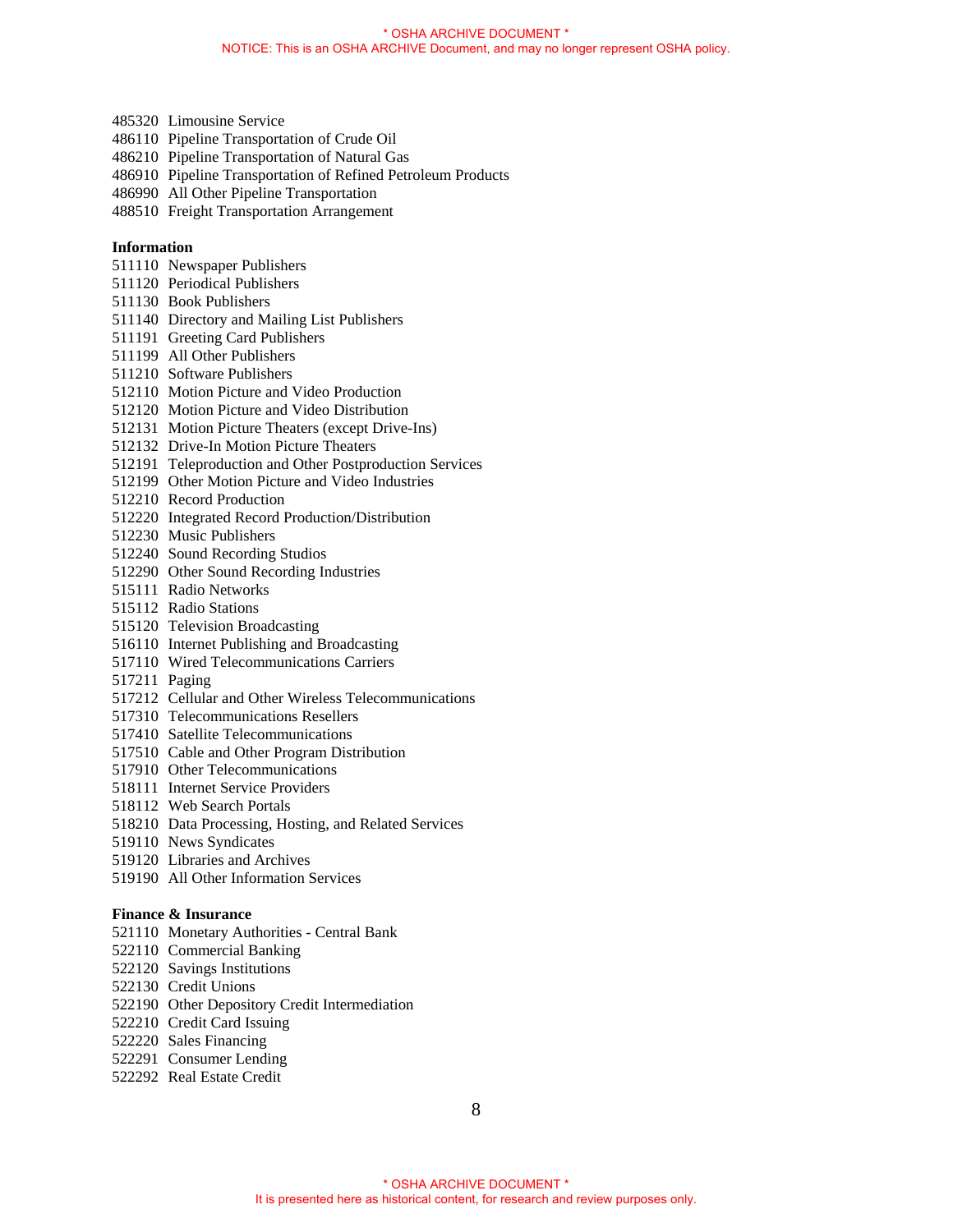- 522293 International Trade Financing
- 522294 Secondary Market Financing
- 522298 All Other Nondepository Credit Intermediation
- 522310 Mortgage and Nonmortgage Loan Brokers
- 522320 Financial Transactions Processing, Reserve, and Clearinghouse Activities
- 522390 Other Activities Related to Credit Intermediation
- 523110 Investment Banking and Securities Dealing
- 523120 Securities Brokerage
- 523130 Commodity Contracts Dealing
- 523140 Commodity Contracts Brokerage
- 523210 Securities and Commodity Exchanges
- 523910 Miscellaneous Intermediation
- 523920 Portfolio Management
- 523930 Investment Advice
- 523991 Trust, Fiduciary, and Custody Activities
- 523999 Miscellaneous Financial Investment Activities
- 524113 Direct Life Insurance Carriers
- 524114 Direct Health and Medical Insurance Carriers
- 524126 Direct Property and Casualty Insurance Carriers
- 524127 Direct Title Insurance Carriers
- 524128 Other Direct Insurance (except Life, Health, and Medical) Carriers
- 524130 Reinsurance Carriers
- 524210 Insurance Agencies and Brokerages
- 524291 Claims Adjusting
- 524292 Third Party Administration of Insurance and Pension Funds
- 524298 All Other Insurance Related Activities
- 525110 Pension Funds
- 525120 Health and Welfare Funds
- 525190 Other Insurance Funds
- 525910 Open-End Investment Funds
- 525920 Trusts, Estates, and Agency Accounts
- 525930 Real Estate Investment Trusts
- 525990 Other Financial Vehicles

### **Real Estate & Rental & Leasing**

- 531110 Lessors of Residential Buildings and Dwellings
- 531120 Lessors of Nonresidential Buildings (except Miniwarehouses)
- 531210 Offices of Real Estate Agents and Brokers
- 531320 Offices of Real Estate Appraisers
- 531390 Other Activities Related to Real Estate
- 532230 Video Tape and Disc Rental
- 532411 Commercial Air, Rail, and Water Transportation Equipment Rental and Leasing
- 532412 Construction, Mining, and Forestry Machinery and Equipment Rental and Leasing
- 532420 Office Machinery and Equipment Rental and Leasing
- 533110 Lessors of Nonfinancial Intangible Assets (except Copyrighted Works)

# **Professional & Technical Services**

- 541110 Offices of Lawyers
- 541120 Offices of Notaries
- 541191 Title Abstract and Settlement Offices
- 541199 All Other Legal Services
- 541211 Offices of Certified Public Accountants
- 541213 Tax Preparation Services
- 541214 Payroll Services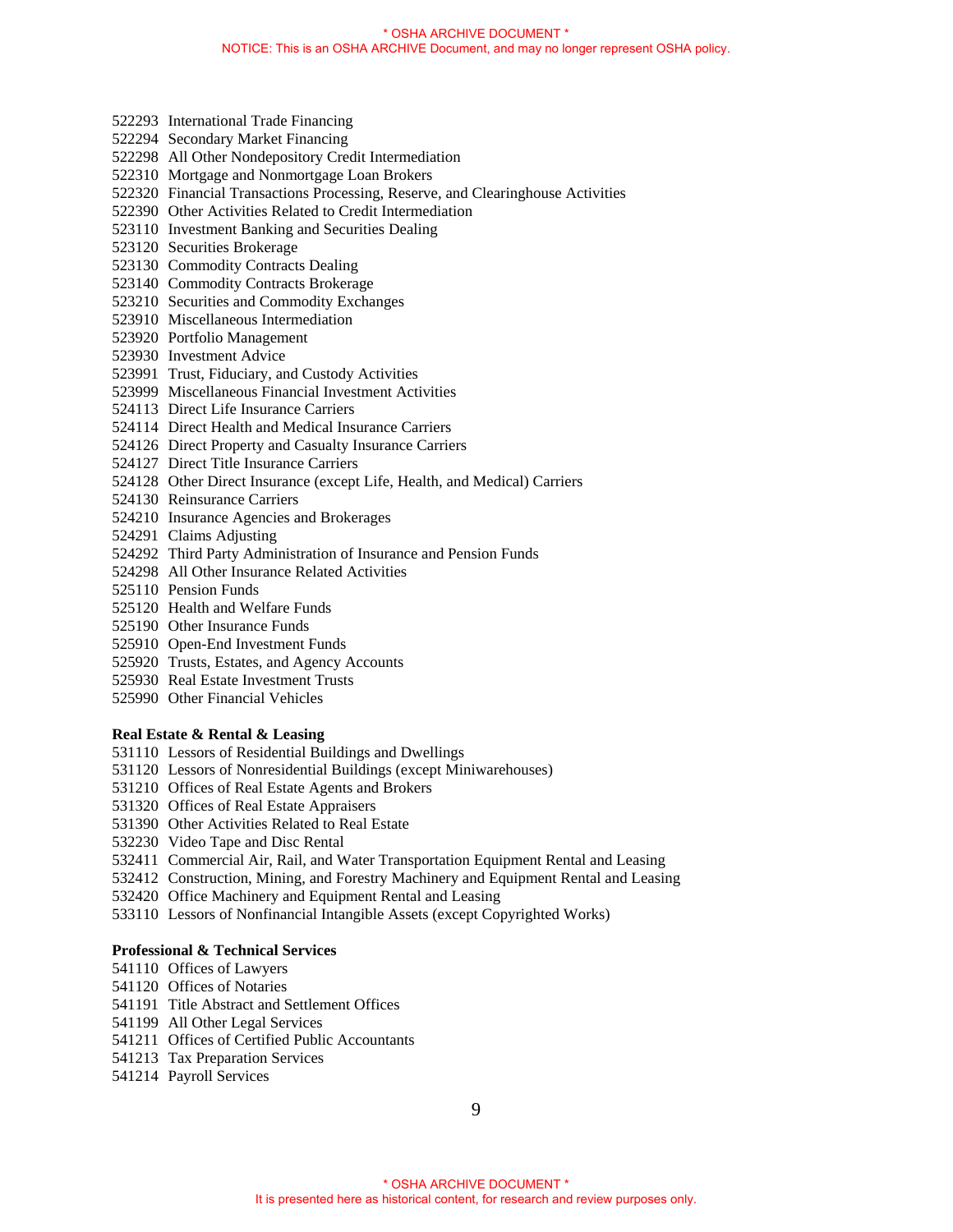- 541219 Other Accounting Services
- 541310 Architectural Services
- 541330 Engineering Services
- 541340 Drafting Services
- 541350 Building Inspection Services
- 541360 Geophysical Surveying and Mapping Services
- 541370 Surveying and Mapping (except Geophysical) Services
- 541380 Testing Laboratories
- 541410 Interior Design Services
- 541420 Industrial Design Services
- 541430 Graphic Design Services
- 541490 Other Specialized Design Services
- 541511 Custom Computer Programming Services
- 541512 Computer Systems Design Services
- 541513 Computer Facilities Management Services
- 541519 Other Computer Related Services
- 541611 Administrative Management and General Management Consulting Services
- 541612 Human Resources and Executive Search Consulting Services
- 541613 Marketing Consulting Services
- 541614 Process, Physical Distribution, and Logistics Consulting Services
- 541618 Other Management Consulting Services
- 541620 Environmental Consulting Services
- 541690 Other Scientific and Technical Consulting Services
- 541710 Research and Development in the Physical, Engineering, and Life Sciences
- 541720 Research and Development in the Social Sciences and Humanities
- 541810 Advertising Agencies
- 541820 Public Relations Agencies
- 541830 Media Buying Agencies
- 541840 Media Representatives
- 541850 Display Advertising
- 541860 Direct Mail Advertising
- 541870 Advertising Material Distribution Services
- 541890 Other Services Related to Advertising
- 541910 Marketing Research and Public Opinion Polling
- 541921 Photography Studios, Portrait
- 541922 Commercial Photography
- 541930 Translation and Interpretation Services
- 541990 All Other Professional, Scientific, and Technical Services

### **Management of Companies & Enterprises**

- 551111 Offices of Bank Holding Companies
- 551112 Offices of Other Holding Companies
- 551114 Corporate, Subsidiary, and Regional Managing Offices

# **Administration & Waste Services**

- 561110 Office Administrative Services
- 561310 Employment Placement Agencies
- 561320 Temporary Help Services
- 561330 Professional Employer Organizations
- 561410 Document Preparation Services
- 561421 Telephone Answering Services
- 561422 Telemarketing Bureaus
- 561431 Private Mail Centers
- 561439 Other Business Service Centers (including Copy Shops)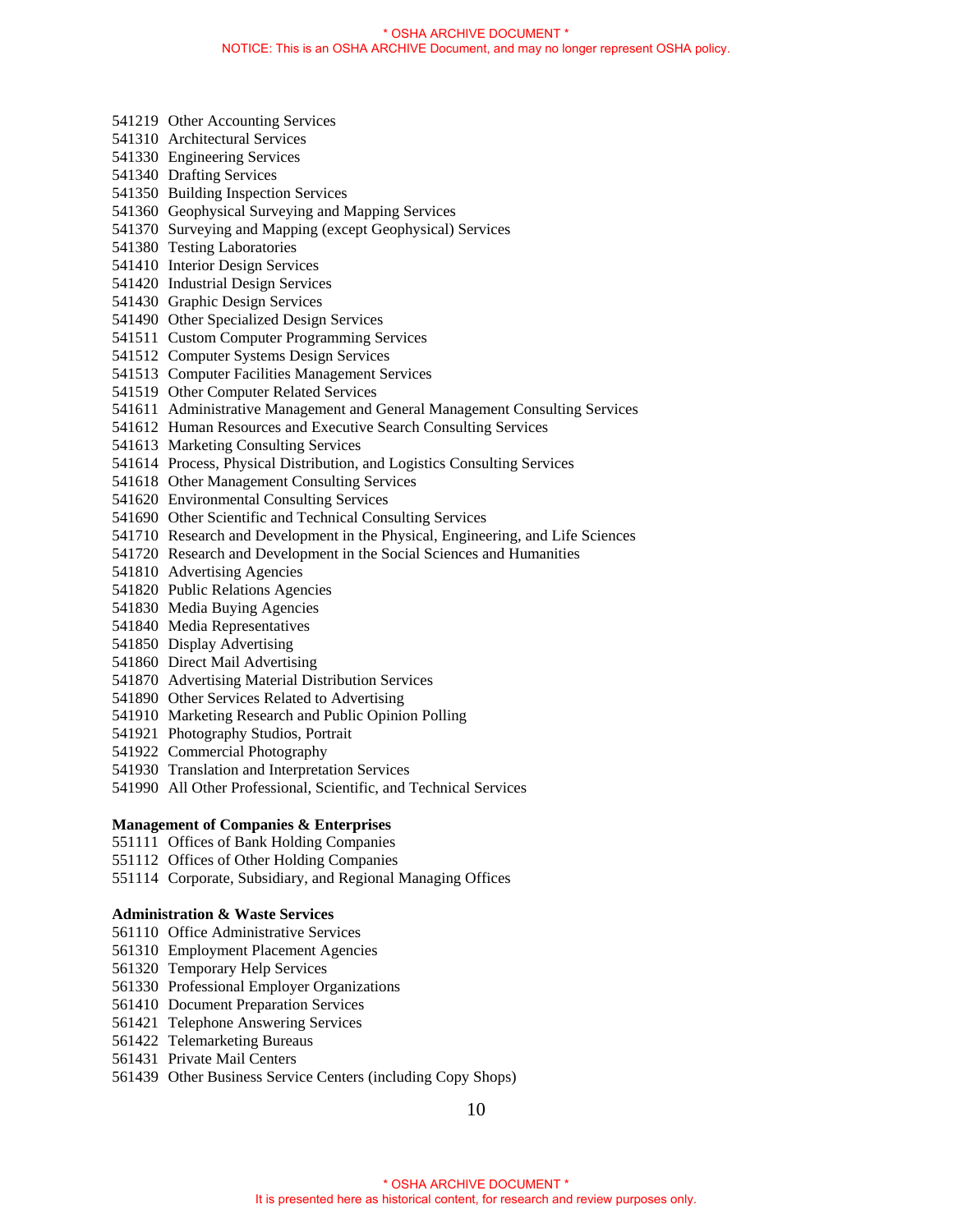- 561440 Collection Agencies
- 561450 Credit Bureaus
- 561491 Repossession Services
- 561492 Court Reporting and Stenotype Services
- 561499 All Other Business Support Services
- 561510 Travel Agencies
- 561520 Tour Operators
- 561591 Convention and Visitors Bureaus
- 561599 All Other Travel Arrangement and Reservation Services
- 561611 Investigation Services
- 561612 Security Guards and Patrol Services
- 561621 Security Systems Services (except Locksmiths)
- 561622 Locksmiths
- 561740 Carpet and Upholstery Cleaning Services
- 561790 Other Services to Buildings and Dwellings
- 562910 Remediation Services

# **Education Services**

- 611110 Elementary and Secondary Schools
- 611210 Junior Colleges
- 611310 Colleges, Universities, and Professional Schools
- 611410 Business and Secretarial Schools
- 611420 Computer Training
- 611430 Professional and Management Development Training
- 611511 Cosmetology and Barber Schools
- 611512 Flight Training
- 611513 Apprenticeship Training
- 611519 Other Technical and Trade Schools
- 611610 Fine Arts Schools
- 611620 Sports and Recreation Instruction
- 611630 Language Schools
- 611691 Exam Preparation and Tutoring
- 611692 Automobile Driving Schools
- 611699 All Other Miscellaneous Schools and Instruction
- 611710 Educational Support Services

### **Health Care & Social Services**

- 621111 Offices of Physicians (except Mental Health Specialists)
- 621112 Offices of Physicians, Mental Health Specialists
- 621210 Offices of Dentists
- 621310 Offices of Chiropractors
- 621320 Offices of Optometrists
- 621330 Offices of Mental Health Practitioners (except Physicians)
- 621340 Offices of Physical, Occupational and Speech Therapists, and Audiologists
- 621391 Offices of Podiatrists
- 621399 Offices of All Other Miscellaneous Health Practitioners
- 621410 Family Planning Centers
- 621420 Outpatient Mental Health and Substance Abuse Centers
- 621491 HMO Medical Centers
- 621492 Kidney Dialysis Centers
- 621493 Freestanding Ambulatory Surgical and Emergency Centers
- 621498 All Other Outpatient Care Centers
- 621511 Medical Laboratories
- 621512 Diagnostic Imaging Centers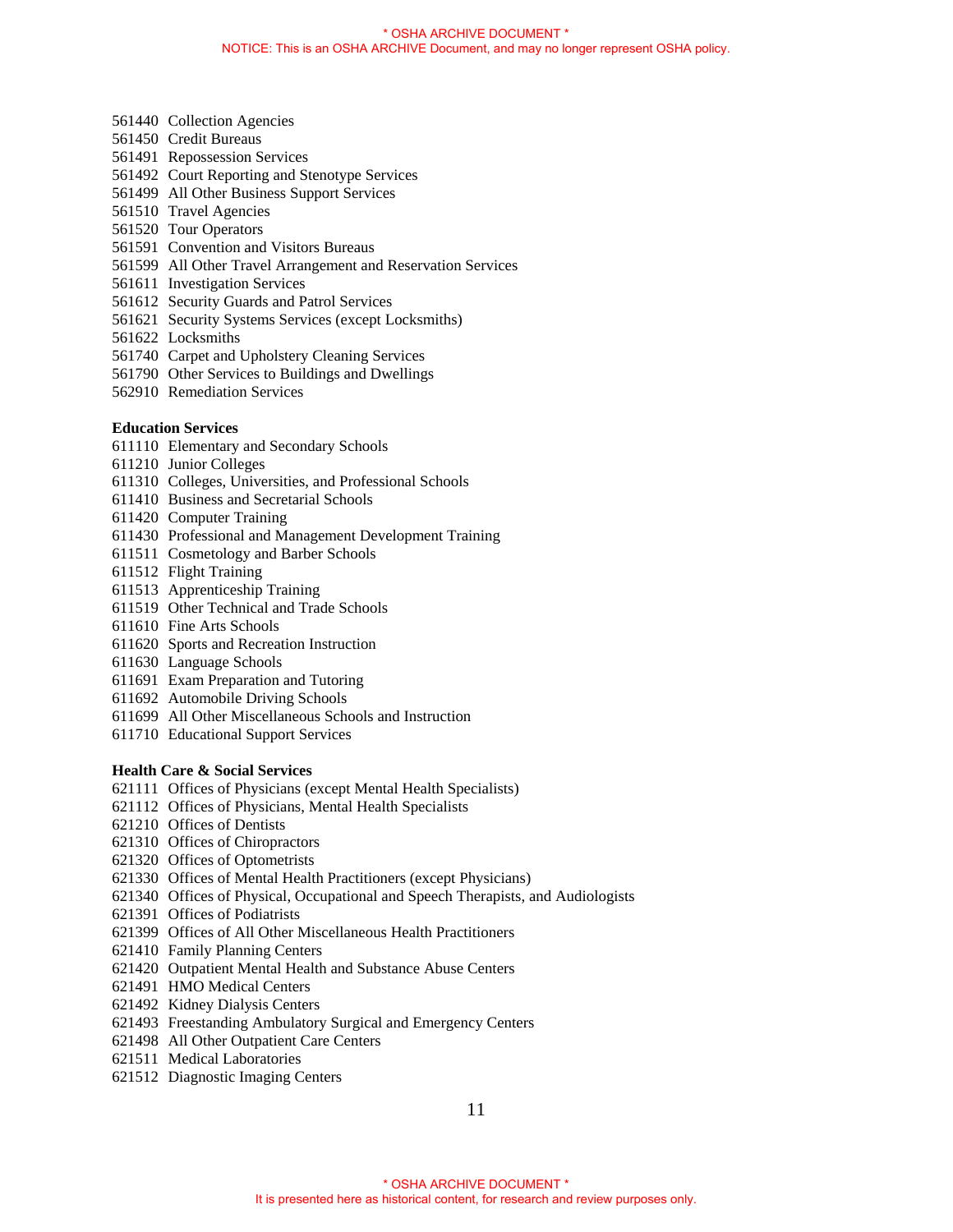- 624110 Child and Youth Services
- 624190 Other Individual and Family Services
- 624230 Emergency and Other Relief Services
- 624410 Child Day Care Services

### **Arts, Entertainment, & Recreation**

- 711212 Racetracks
- 711310 Promoters of Performing Arts, Sports, and Similar Events with Facilities
- 711320 Promoters of Performing Arts, Sports, and Similar Events without Facilities
- 711410 Agents and Managers for Artists, Athletes, Entertainers, and Other Public Figures
- 711510 Independent Artists, Writers, and Performers
- 713120 Amusement Arcades
- 713930 Marinas
- 713940 Fitness and Recreational Sports Centers
- 713950 Bowling Centers
- 713990 All Other Amusement and Recreation Industries

# **Accommodation & Food Services**

- 721191 Bed-and-Breakfast Inns
- 721199 All Other Traveler Accommodation
- 721211 RV (Recreational Vehicle) Parks and Campgrounds
- 721214 Recreational and Vacation Camps (except Campgrounds)
- 721310 Rooming and Boarding Houses
- 722110 Full-Service Restaurants
- 722211 Limited-Service Restaurants
- 722213 Snack and Nonalcoholic Beverage Bars
- 722410 Drinking Places (Alcoholic Beverages)

### **Other Services**

- 811111 General Automotive Repair
- 811112 Automotive Exhaust System Repair
- 811113 Automotive Transmission Repair
- 811118 Other Automotive Mechanical and Electrical Repair and Maintenance
- 811121 Automotive Body, Paint, and Interior Repair and Maintenance
- 811122 Automotive Glass Replacement Shops
- 811191 Automotive Oil Change and Lubrication Shops
- 811192 Car Washes
- 811198 All Other Automotive Repair and Maintenance
- 811211 Consumer Electronics Repair and Maintenance
- 811212 Computer and Office Machine Repair and Maintenance
- 811213 Communication Equipment Repair and Maintenance
- 811219 Other Electronic and Precision Equipment Repair and Maintenance
- 811411 Home and Garden Equipment Repair and Maintenance
- 811412 Appliance Repair and Maintenance
- 811420 Reupholstery and Furniture Repair
- 811430 Footwear and Leather Goods Repair
- 811490 Other Personal and Household Goods Repair and Maintenance
- 812111 Barber Shops
- 812112 Beauty Salons
- 812113 Nail Salons
- 812191 Diet and Weight Reducing Centers
- 812199 Other Personal Care Services
- 812210 Funeral Homes and Funeral Services
- 812220 Cemeteries and Crematories

12